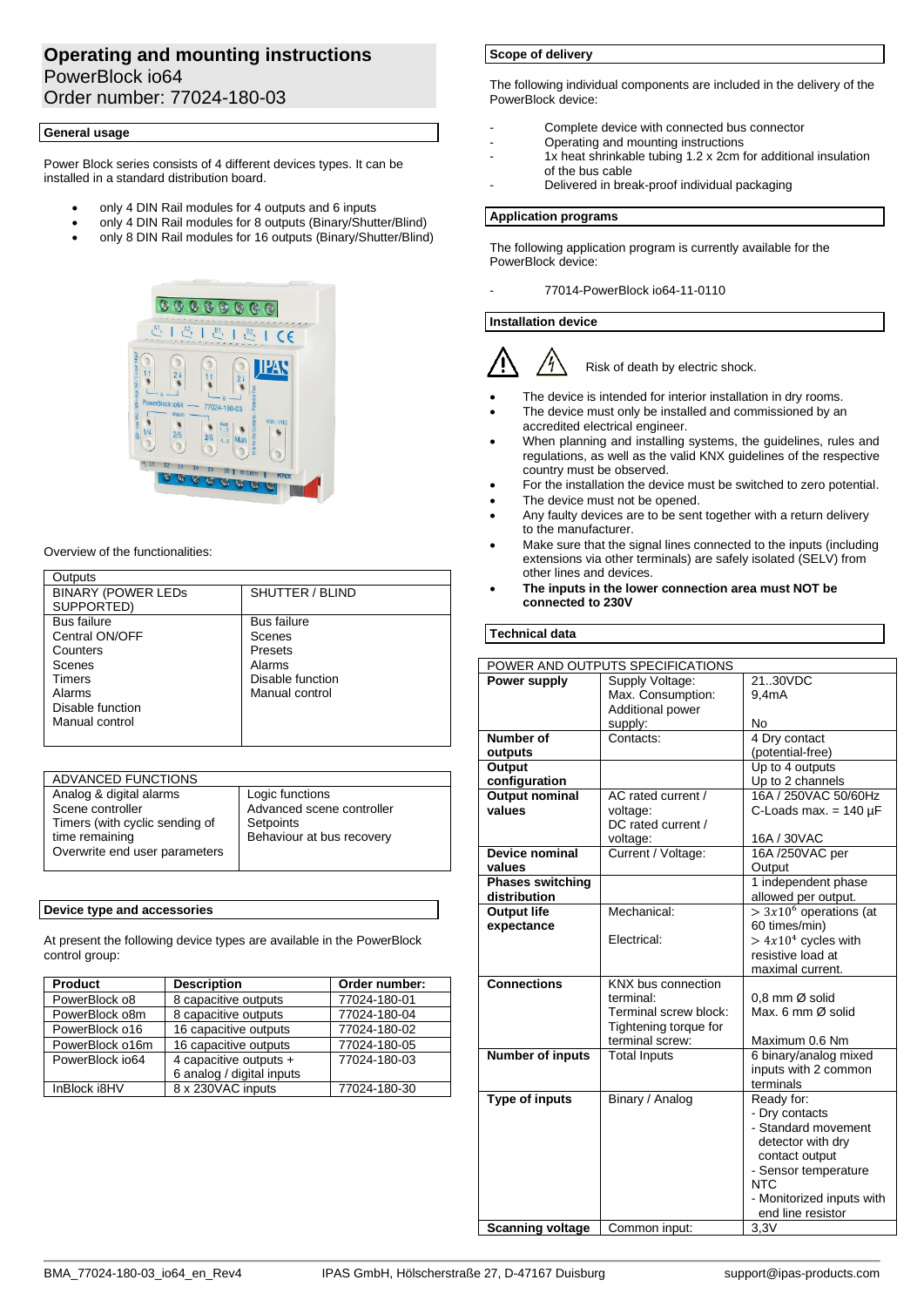| Input current                 | Per input:                         | 0,3mA                                   |
|-------------------------------|------------------------------------|-----------------------------------------|
| Protection                    |                                    | Short-circuit proof                     |
| Max. cable lenght             | For binary and                     |                                         |
|                               | analog inputs:                     | 40m                                     |
| <b>Connections</b>            | KNX: (black/red), TP               | 0,8 mm Ø solid                          |
|                               | Terminal screw block:              | max. 6 mm Ø solid                       |
|                               | Tightening torque for              |                                         |
|                               | terminal screw:                    | Maximum 0.6 Nm                          |
|                               |                                    |                                         |
| <b>GENERAL SPECIFICATIONS</b> |                                    |                                         |
| <b>Control and</b>            | Programming button:                | To assign the physical                  |
| display elements              |                                    | address.                                |
|                               | LED, red:                          | Displays addressing                     |
|                               |                                    | mode                                    |
|                               | 8 x buttons: (for                  |                                         |
|                               | manual channels                    | To switch On/Off outputs                |
|                               | control)                           | / Move Up/Down<br>channels / Select Fan |
|                               | 8 x LEDs, red:                     | Speed, switch valve                     |
|                               |                                    | output                                  |
|                               |                                    | To display actual                       |
|                               |                                    | outputs/channels status                 |
| <b>Mechanical data</b>        | REG casing 4TE:                    | Plastic ABS - V0                        |
|                               | Width:                             | 71 mm                                   |
|                               | Hight:                             | 58 mm                                   |
|                               | Lenght:                            | 90 mm                                   |
|                               | Weight                             | 235 g                                   |
|                               | Mounting:                          | 35 mm DIN rail                          |
| <b>Electrical safety</b>      | Pollution class:                   | 2                                       |
|                               | Protection type:*                  | <b>IP20</b>                             |
|                               | Protection class:**                | Ш                                       |
|                               | Overvoltage category:              | Ш                                       |
|                               | KNX Bus:                           | SELV DC 30V                             |
| <b>EMC</b>                    | Complies with:                     | <b>EMC</b> directive                    |
| requirements                  |                                    | 2014/30/EU                              |
| Environmental                 | Weather resistance:                | EN 50090-2-2                            |
| conditions                    | Environmental con-                 |                                         |
|                               | ditions in operation:              | $-5^{\circ}$ C to $+45^{\circ}$ C       |
|                               | Storage emperature:                | $-25^{\circ}$ C to $+55^{\circ}$ C      |
|                               | Transportation                     |                                         |
|                               | temperature:                       | -25 $^{\circ}$ C to +70 $^{\circ}$ C    |
|                               | Rel. humidity:<br>(non condensing) | 5 % to 93 %                             |
| <b>Certification</b>          | KNX registered:                    | Yes                                     |
| <b>CE-Signage</b>             | According to EMC-                  | (Residential and                        |
|                               | Guidelines:                        | commercial buildings),                  |
|                               |                                    | Low Voltage guidelines                  |

\* (according to EN 60529); \*\* (according to IEC 1140)

**Location and function of the LEDs and control elements**



- **1**: KNX bus connector
- **2**: Programming button
- **3**: Programming LED
- **4**: SD card slot (only for internal use)
- **5**: Outputs connector: Channel A, B
- **6.1**: Manual control (See Annex 1)
- Blind channel:
- Long press: Move Up (LED blinks while moving)
- Short press: Stop/Step
- Binary channel:
- Short press: Output toggles to ON/OFF
- **6.2**: Manual control (See Annex 1)
- Blind channel:
- Long press: Move Down (LED blinks while moving)
- Short press: Stop/Step
- Binary channel:
- Short press: Output toggles to ON/OFF
- Binary input: "Manual action" / " Input 1..3 OR Input 4…6 range status selector"

**7.1**: LED output/channel status

Binary channel LED ON = Output ON, LED OFF = Output OFF / Shutter: LED blinks while moving UP

**7.2**: LED output/channel status

Binary channel LED ON = Output ON, LED OFF = Output OFF / Shutter: LED blinks while moving DOWN

**8**: Inputs terminal block connector

# **Mounting and wiring**

As an REG device, the Power Block series are suitable for mounting in distribution boxes on 35 mm DIN rails and wall boxes.

To mount the device, it must be angled to slide onto the DIN rail from above and then locked into place with a downward movement.

Please make sure that the security latch at the bottom side of the device snaps into place and that the device is firmly attached to the rail. To dismount the device, the security latch can be pulled downwards with a suitable tool and then the device can be removed from the rail.

After the device has been inserted, the cables for the Outputs should be attached to the upper and lower connectors. However, please make sure that these are labelled clearly.

To connect the KNX cable, a standard bus connector is plugged into the respective entry on the device. Please make sure that there is double basic insulation between the KNX installation and the power supply. To do so, please insulate the wires of the KNX cable up to the bus connector with the enclosed shrinkable tubing.

Please make sure that the cables are laid in a way that ensures sufficient distance between the inputs and outputs cables.

**The inputs in the lower connection area must NOT be connected to 230V.**

Ţ

**Make sure that the signal lines connected to the inputs (including extensions via other terminals) are safely isolated (SELV) from other lines and devices.**